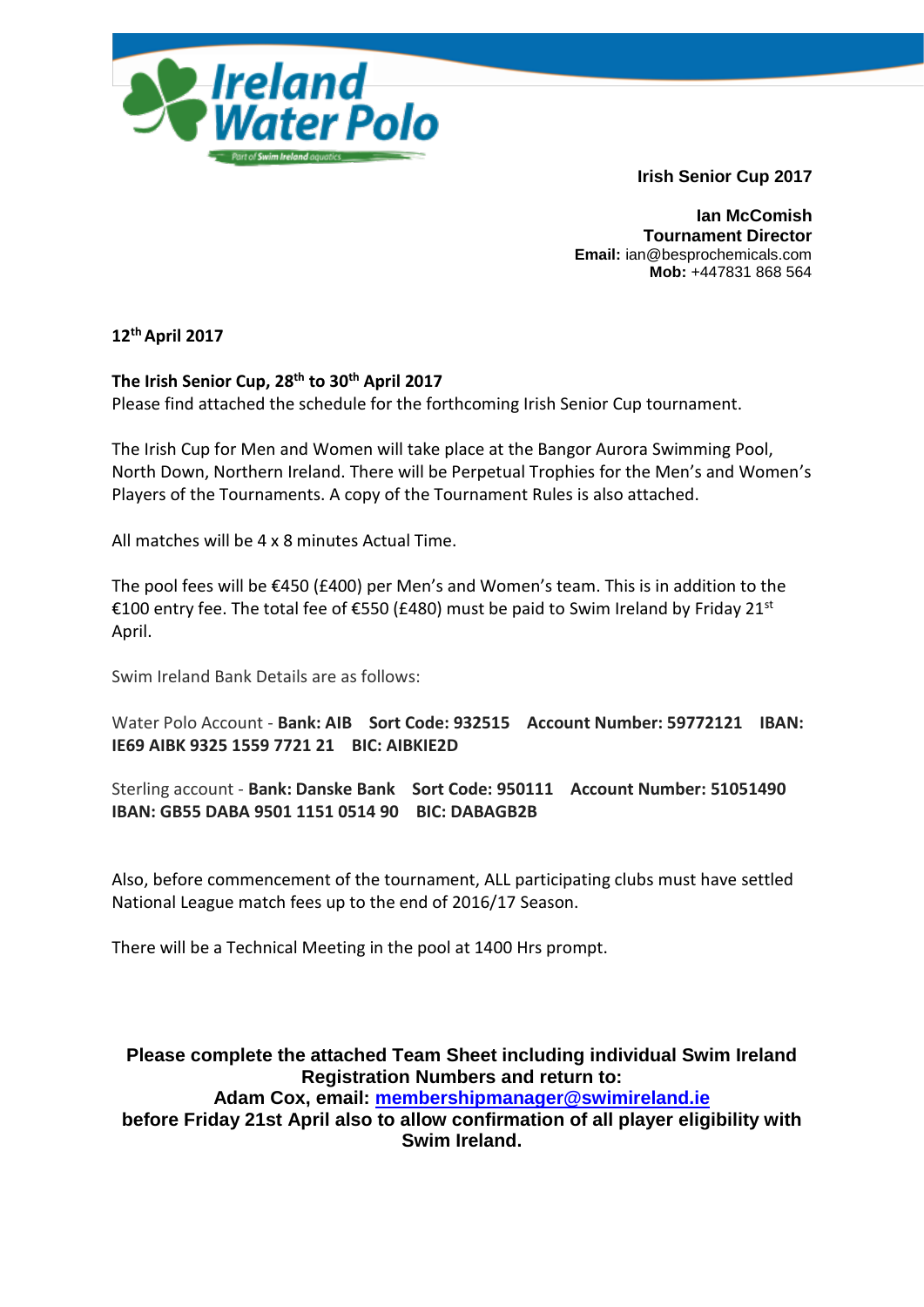

## **ISC Draw:**

| Women              | <b>Mens Grou</b> |
|--------------------|------------------|
| Donegall Diamonds  | Sandycov         |
| <b>St Vincents</b> | Corrib           |
| Glenalbyn          | Cathal Brug      |
| <b>Tribes</b>      | Clonard          |
| Cathal Brugha      |                  |

| <b>Women</b>       | <b>Mens Group A</b> | <b>Mens Group B</b> |
|--------------------|---------------------|---------------------|
| Donegall Diamonds  | Sandycove           | <b>Nth Dublin</b>   |
| <b>St Vincents</b> | Corrib              | Half Moon           |
| Glenalbyn          | Cathal Brugha       | <b>St Vincents</b>  |
| Tribes             | Clonard             |                     |

# **ISC Schedule:**

| <b>Match</b>   |                       |                  |                    |                    |
|----------------|-----------------------|------------------|--------------------|--------------------|
| <b>Number</b>  | Date & Time           | <b>Match</b>     | White              | <b>Blue</b>        |
| $\mathbf{1}$   | Fri 28 Apr 2017 15:00 | Ladies           | Donegall Diamonds  | <b>St Vincents</b> |
| $\overline{2}$ | Fri 28 Apr 2017 16:10 | Ladies           | Glenalbyn          | <b>Tribes</b>      |
| 3              | Fri 28 Apr 2017 17:20 | Mens A           | Sandycove          | Clonard            |
| 4              | Fri 28 Apr 2017 18:30 | Mens A           | Corrib             | Cathal Brugha      |
| 5              | Fri 28 Apr 2017 19:40 | Ladies           | Donegall Diamonds  | Cathal Brugha      |
| 6              | Fri 28 Apr 2017 20:50 | Ladies           | <b>St Vincents</b> | Glenalbyn          |
|                |                       |                  |                    |                    |
| $\overline{7}$ | Sat 29 Apr 2017 08:30 | Mens B           | <b>Nth Dublin</b>  | <b>Half Moon</b>   |
| 8              | Sat 29 Apr 2017 09:40 | Mens A           | Sandycove          | Cathal Brugha      |
| 9              | Sat 29 Apr 2017 10:50 | Mens A           | Corrib             | Clonard            |
| 10             | Sat 29 Apr 2017 12:00 | Ladies           | Donegall Diamonds  | <b>Tribes</b>      |
| 11             | Sat 29 Apr 2017 13:10 | Ladies           | <b>St Vincents</b> | Cathal Brugha      |
| 12             | Sat 29 Apr 2017 14:20 | Mens B           | <b>Nth Dublin</b>  | <b>St Vincents</b> |
| 13             | Sat 29 Apr 2017 15:30 | Mens A           | Sandycove          | Corrib             |
| 14             | Sat 29 Apr 2017 16:40 | Ladies           | Donegall Diamonds  | Glenalbyn          |
| 15             | Sat 29 Apr 2017 17:50 | Ladies           | <b>Tribes</b>      | Cathal Brugha      |
| 16             | Sat 29 Apr 2017 19:00 | Mens A           | Cathal Brugha      | Clonard            |
| 17             | Sat 29 Apr 2017 20:10 | Mens B           | <b>Half Moon</b>   | <b>St Vincents</b> |
|                |                       |                  |                    |                    |
| 18             | Sun 30 Apr 2017 08:30 | Ladies           | <b>St Vincents</b> | <b>Tribes</b>      |
| 19             | Sun 30 Apr 2017 09:40 | Ladies           | Glenalbyn          | Cathal Brugha      |
| 20             | Sun 30 Apr 2017 11:00 | MSF1             | Winner Grp A       | Runner Up B        |
| 21             | Sun 30 Apr 2017 12:30 | MSF <sub>2</sub> | Winner Grp B       | Runner Up A        |
|                |                       |                  |                    |                    |
| 22             | Sun 30 Apr 2017 15:30 | <b>WFINAL</b>    | 1st Ladies Grp     | 2nd Ladies Grp     |
| 23             | Sun 30 Apr 2017 17:00 | <b>MFINAL</b>    | Winner SF1         | Winner SF2         |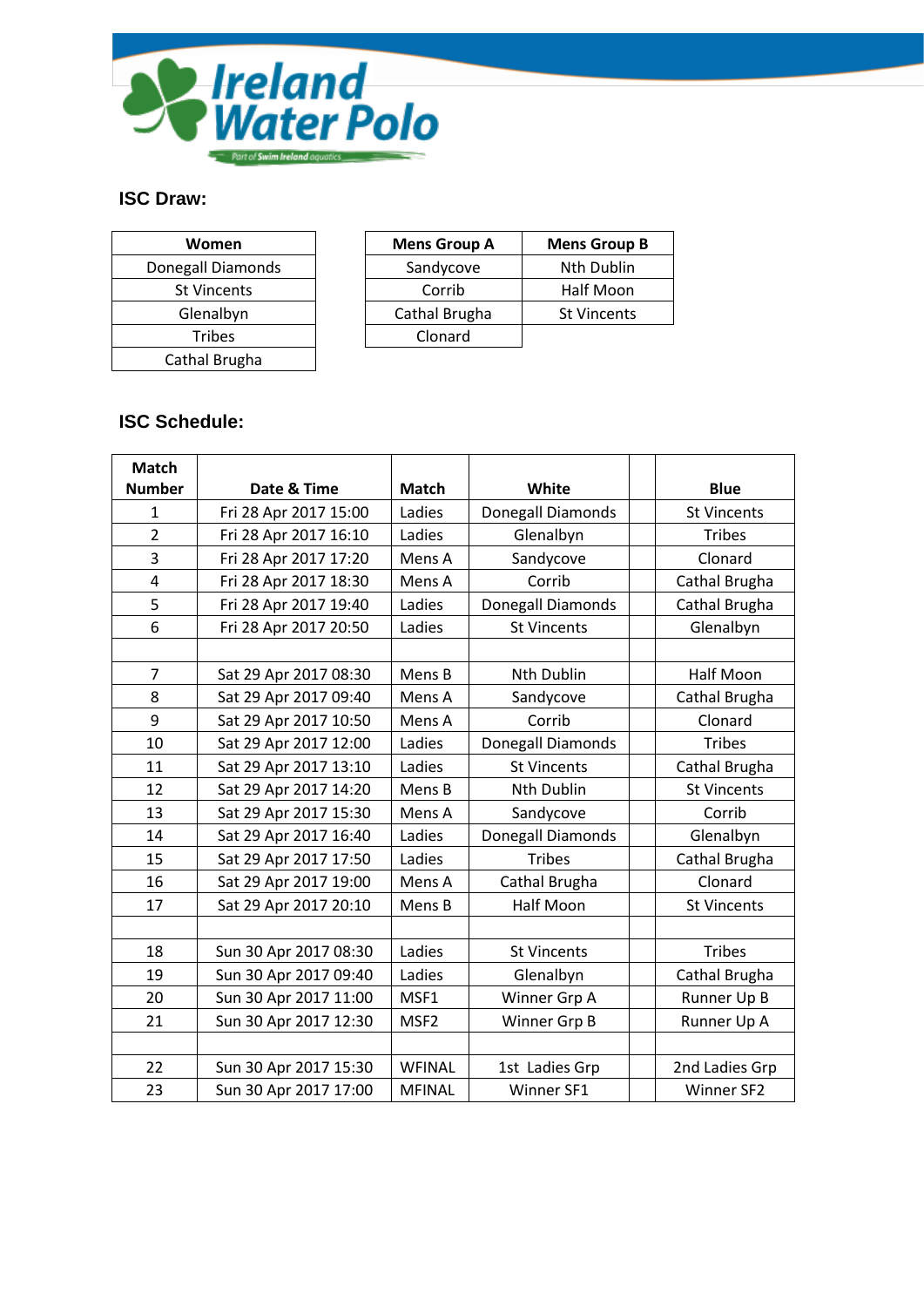

### IRC 5. **TOURNAMENTS RULES**

#### **Caps**

IRC 5.1 Players must keep the same cap numbers for the duration of the tournament. The first goalkeeper should wear number 1 red cap and the second goalkeeper red number 13 cap. In the event that an outfield player has to play in goal, he shall wear the red goalkeeper's cap and the coach must inform the referees / table of the player's original number

#### **Match Sheets**

IRC 5.2 Each team must list their squad of up to 15 players before the start of their first match. In the event that a team has 14 or 15 players, they must inform the table ½ an hour before each match which 1 or 2 players are not playing.

#### **Pool Fees**

IRC 5.3 As per Information Letter above. Any team which fails to do so will not be allowed to play, will forfeit their games, and will be liable for walkover fines for their matches, in addition to still being liable for the pool fees

#### **Brutality**

IRC 5.4 Any player excluded for the remainder of the game without substitute for 4 minutes, for brutality shall be suspended for at least the next game. The Tournament Director and/or Jury of Appeal may impose a greater penalty due to the nature of the brutality. Any such punishment shall be in addition to any punishment that the IWPA Disciplinary Committee may impose at a later hearing.

#### **Yellow and Red Cards**

IRC 5.5 Any head coach who addresses comments to, at or about the referees will receive a yellow card. This is a warning and is only applicable in the match in question – it is not carried forward to his next match. Further transgressions will result in a red card being issued. Any other coach, official or player who addresses comments to, at or about the referees will receive a red card. Any coach, player or other official, who receives a red card must immediately leave the poolside and go to the spectator area, without speaking to or communicating with his team. After receiving a red card, the coach may not attempt to coach, instruct or communicate with his team from the spectator area. If he attempts to do so, he will be ejected from the precincts of the pool and further sanctioned.

IRC 5.6 A coach, player or other official who receives a red card will be suspended for at least the next game. The Tournament Director and/or Jury of Appeal may impose a greater penalty due to the nature of the offence. Any such punishment shall be in addition to any punishment that the IWPA Disciplinary Committee may impose at any later hearing.

IRC 5.7 In the event of a red card for the head coach, the second or assistant coach may stand and coach the team, but may not move to 5 metres - he must remain at the bench.

IRC 5.8 If a coach receives a red card and consequent suspension, he may not coach or play in a game involving a team of another gender in the Cup competition until that suspension has been served.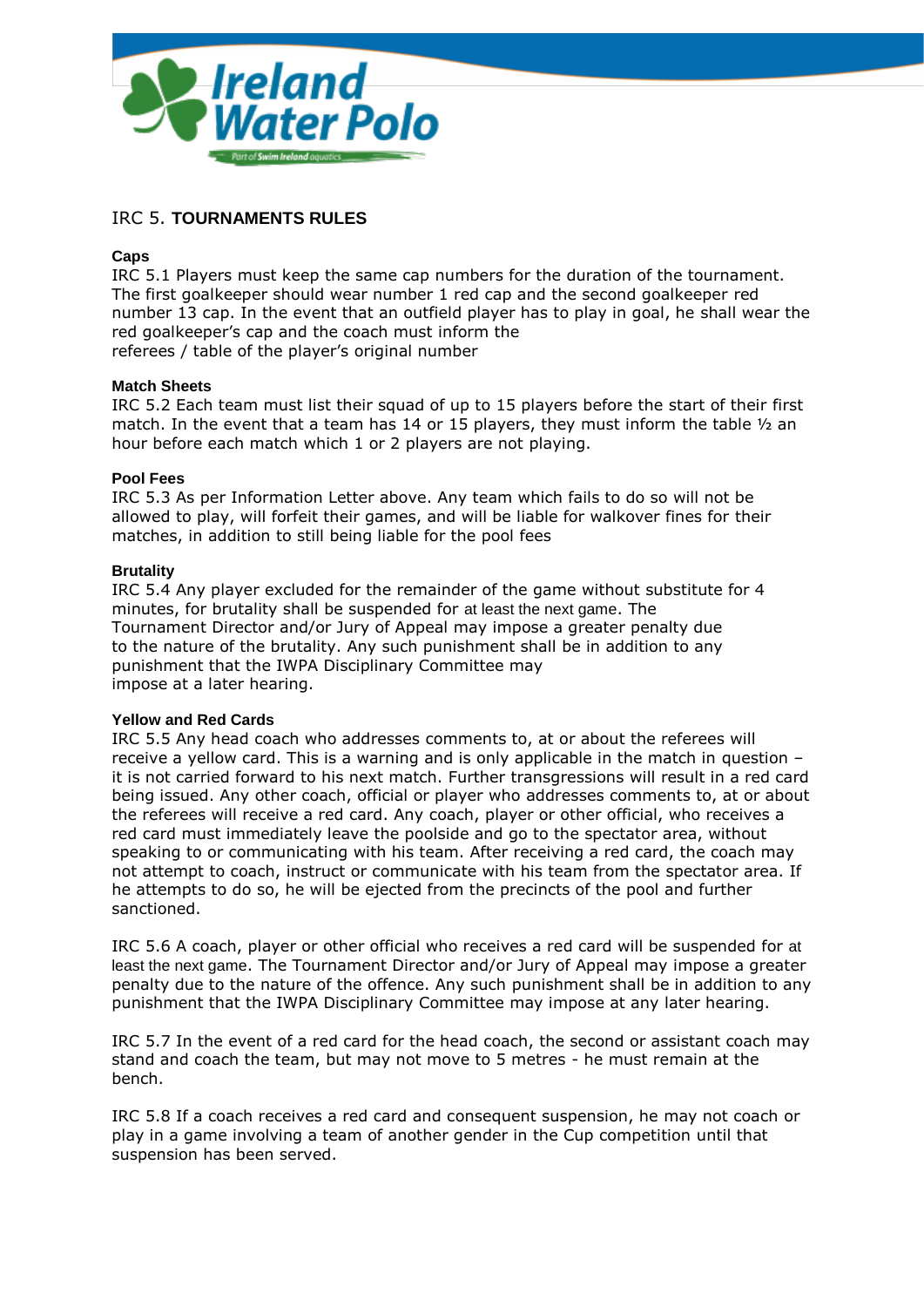

#### **Team Benches**

IRC 5.9 All players not in the water at a given time must remain seated at the team bench at all times. Any assistant coaches or team managers must also remain seated at all times. An assistant coach or team manager who breaches this Rule shall receive a red card. A player, who is excluded from the remainder of the game by way of 3 personal fouls, must remain on the team bench, with their cap on. A player excluded from the remainder of the game by the referee (for Misconduct, Brutality etc.) shall immediately leave the team bench.

#### **Results**

IRC 5.10 Points shall be awarded as follows:

i. Win - 3 Points

ii. Draw - 1 Point

iii. Loss - 0 Points

IRC 5.11 All knockout matches will be played to a definite result. In the event of a tie at the end of normal time, the game shall go into a "penalty shoot-out" in accordance with FINA Rules.

#### **Timeouts**

Each team is entitled to take ONE Time out each per period. Unused Timeout's cannot be carried over.

Ian McComish Tournament Director.